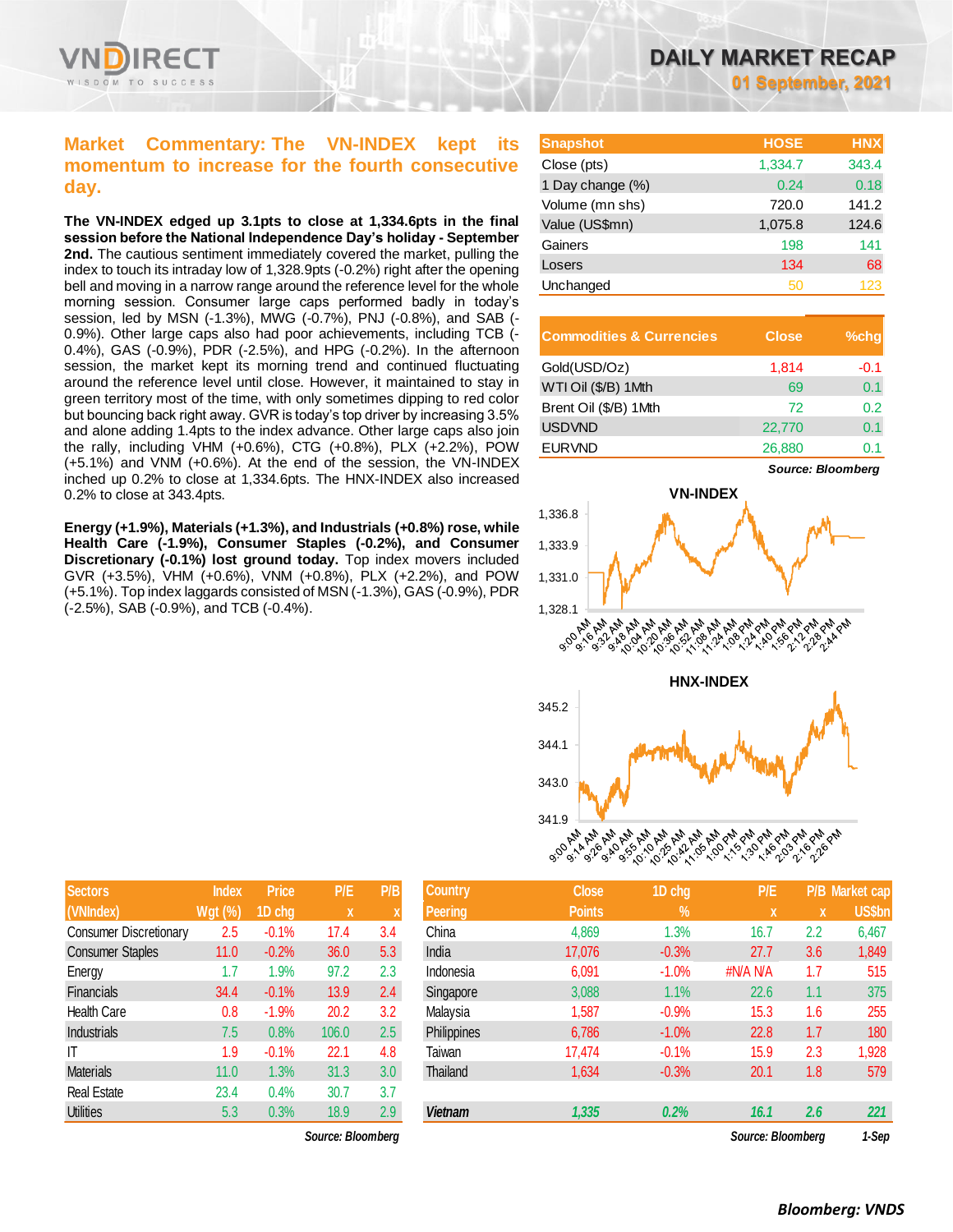

### **Market News**

### **Oil ticks higher as traders count down final hours to OPEC+ meeting**

Oil rose as September opened, with traders counting down the hours until an OPEC+ meeting that should result in a further rise in output. West Texas Intermediate was up 0.9% after losing more than 7% in August, the biggest monthly decline this year. The Organization of Petroleum Exporting Countries and its allies including Russia are expected to ratify a plan to add 400,000 barrels a day in October, wagering that the market can absorb the extra flows as demand recovers from the coronavirus pandemic. *(Bloomberg)*

### **Feed-in tariffs in solar energy to be scrapped, says officials**

The country's feed-in tariff mechanism for rooftop solar energy projects, a policy tool designed to stimulate investment, is set to be abolished, according to officials at a workshop on Monday. The purchase price for rooftop solar electricity is 8.38 cents/kWh, according to a 2020 government decision, which expired late that year. So far this year, solar power investors have been waiting for a new pricing policy for this source of energy, including rooftop solar power. Still, the Ministry of Industry and Trade and the national electricity buyer Vietnam Electricity Group (EVN) have not given any follow-up guidance on procedures for the grid connection process, power purchase agreements and the payment for rooftop solar power. The new policy will get rid of the feed-in pricing policy, which has been adopted for two decades, according to the official. Hung revealed the on-site power consumption rate among these projects is expected to account for a staggering 70% to 90% of the total while the rest will be sold to EVN. The move is intended to ease pressure on grid investment, as well as power transmission and distribution, he said. Rooftop solar power projects will no longer be limited to capacity below one megawatt-peak, a solar power measure in the photovoltaic industry to describe a unit's nominal power. Instead, the capacity will be expanded to seven, or even eight megawatt-peak, and it will be connected to the grid systems of less than 35 kilovolts so that EVN will not have to invest in new grids for rooftop solar energy. The new policy would fully exploit the available infrastructure in rooftop solar installations. "Rooftop solar power is a distributed energy resource using the roofs of existing and underway buildings. (This type of power) is able to meet the needs for on-site electricity and make use of the available distribution grid," Hung said. Nguyen Thi Khanh, director of Green ID, said it might not be a good idea to extend feed-in tariffs, and the new policy should be designed to promote the power market since investors are facing a host of legal barriers. If the Government wants to develop this type of energy, the policy should be consistent and long-lasting to win investor confidence and attract their resources. EVN data reveals as of late 2020, Vietnam had over 100,000 rooftop photovoltaic systems which were linked to the national grid system at a total installation capacity of over 9,200 megawatt-peak. So far, the total solar energy output has risen to around 1.15bn megawatt hours, thereby helping supply electricity for the national energy grid. *(Vietnamnet.vn)*

### **Notable Corporate Events**

**KIDO Group (KDC VN, HOSE) - Treasury share redistribution:** KDC will carry out an online extraordinary General Meeting on September 20. According to the meeting, the board planned to redistribute 22.9 million treasury shares to its existing shareholders with the rate of 10:1. At the present, KIDO held about 51 million treasury shares with total book value of VND1,959bn (~38,400 VND/share) *(Ndh.vn)*

*<to be continued>*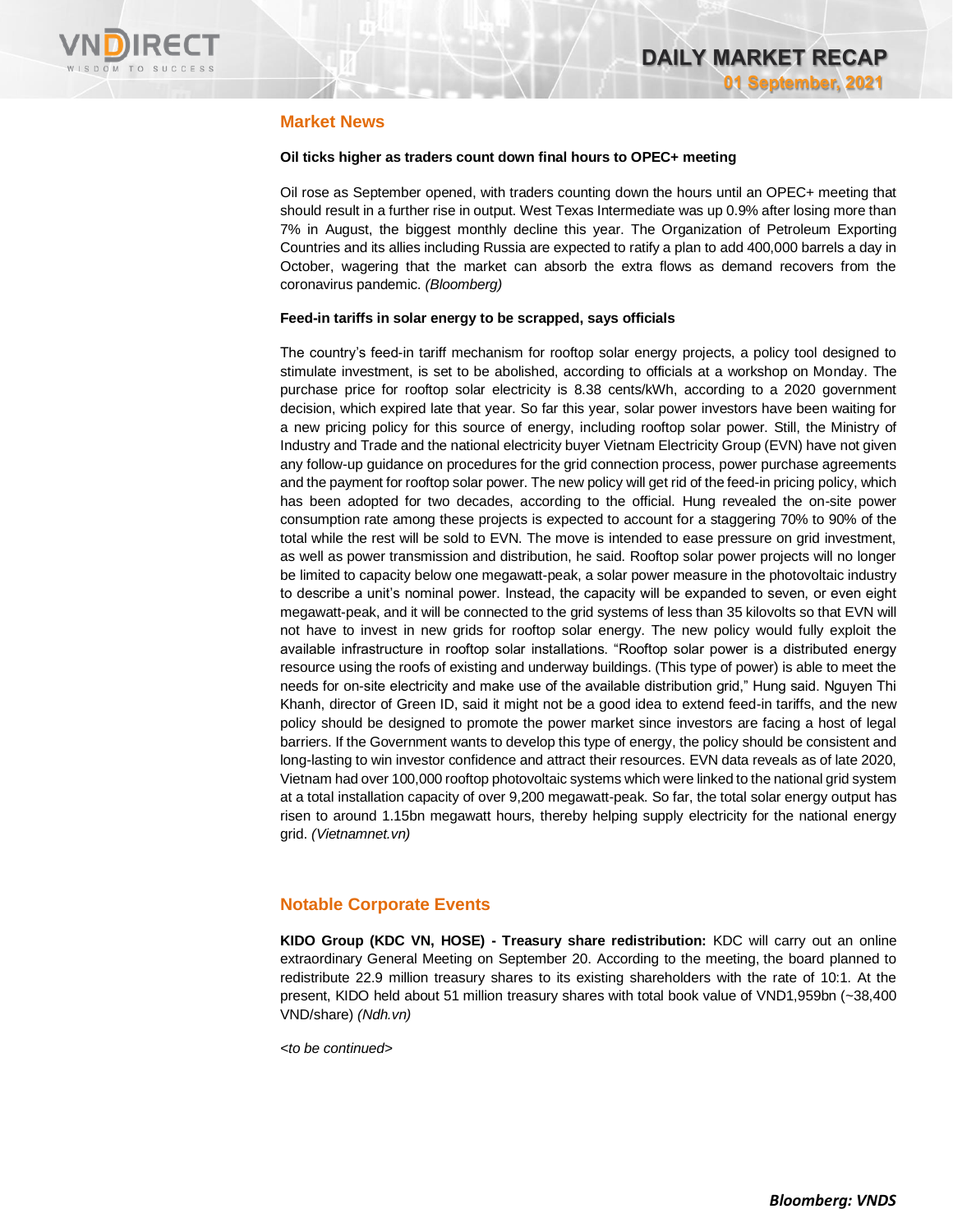# **COVERAGE SUMMARY**

|                 |                    | <b>Adjusted target</b> |                       |               |                       |                      |  |
|-----------------|--------------------|------------------------|-----------------------|---------------|-----------------------|----------------------|--|
| <b>Ticker</b>   | <b>Close price</b> | price                  | <b>Dividend yield</b> | <b>Upside</b> | <b>Recommendation</b> | <b>Latest report</b> |  |
|                 |                    |                        |                       |               |                       |                      |  |
| <b>ACB</b>      | 32,000             | 41,800                 | 0.0%                  | 30.6%         | <b>ADD</b>            | Link                 |  |
| <b>ACV</b>      | 77,500             | 86,400                 | 0.0%                  | 11.5%         | <b>HOLD</b>           | <b>Link</b>          |  |
| CRE             | 56,100             | 49,000                 | 1.8%                  | $-10.9%$      | <b>REDUCE</b>         | <b>Link</b>          |  |
| <b>CTG</b>      | 32,050             | 42,000                 | 0.0%                  | 31.0%         | <b>ADD</b>            | <b>Link</b>          |  |
| <b>DBC</b>      | 63,600             | 64,000                 | 2.4%                  | 3.0%          | <b>HOLD</b>           | Link                 |  |
| <b>DPM</b>      | 37,500             | 24,100                 | 3.7%                  | $-32.0%$      | <b>REDUCE</b>         | Link                 |  |
| <b>DRC</b>      | 36,300             | 25,500                 | 2.8%                  | $-27.0%$      | <b>REDUCE</b>         | Link                 |  |
| <b>FPT</b>      | 92,400             | 101,700                | 2.2%                  | 12.2%         | <b>HOLD</b>           | Link                 |  |
| GAS             | 88,600             | 109,800                | 4.1%                  | 28.0%         | <b>ADD</b>            | Link                 |  |
| <b>GMD</b>      | 53,000             | 52,700                 | 3.2%                  | 2.6%          | <b>HOLD</b>           | Link                 |  |
| <b>HDG</b>      | 55,600             | 50,300                 | 2.1%                  | $-7.5%$       | <b>HOLD</b>           | Link                 |  |
| <b>HPG</b>      | 49,200             | 62,600                 | 0.9%                  | 28.2%         | <b>ADD</b>            | Link                 |  |
| <b>KBC</b>      | 42,500             | 57,500                 | 1.2%                  | 36.5%         | ADD                   | <b>Link</b>          |  |
| <b>KDC</b>      | 59,900             | 65,000                 | 2.7%                  | 11.2%         | <b>HOLD</b>           | <b>Link</b>          |  |
| <b>KDH</b>      | 39,300             | 45,500                 | 1.3%                  | 17.1%         | <b>ADD</b>            | Link                 |  |
| <b>LPB</b>      | 22,750             | 26,000                 | 0.0%                  | 14.3%         | <b>HOLD</b>           | <b>Link</b>          |  |
| <b>MBB</b>      | 27,900             | 31,400                 | 0.0%                  | 12.5%         | <b>HOLD</b>           | <b>Link</b>          |  |
| <b>MML</b>      | 77,200             | 81,400                 | 0.0%                  | 5.4%          | <b>HOLD</b>           | Link                 |  |
| <b>MSH</b>      | 78,000             | 61,000                 | 4.5%                  | $-17.3%$      | <b>REDUCE</b>         | Link                 |  |
| <b>MWG</b>      | 110,200            | 116,800                | 0.5%                  | 6.4%          | <b>HOLD</b>           | Link                 |  |
| <b>NLG</b>      | 43,300             | 46,700                 | 1.0%                  | 8.9%          | <b>HOLD</b>           | Link                 |  |
| NT <sub>2</sub> | 21,950             | 28,400                 | 9.1%                  | 38.5%         | <b>ADD</b>            | Link                 |  |
| <b>NVL</b>      | 104,700            | 107,700                | 0.0%                  | 2.9%          | <b>HOLD</b>           | Link                 |  |
| <b>PHP</b>      | 33,200             | 29,200                 | 1.7%                  | $-10.4%$      | <b>REDUCE</b>         | Link                 |  |
| <b>PLC</b>      | 40,500             | 30,900                 | 4.9%                  | $-18.8%$      | <b>REDUCE</b>         | <b>Link</b>          |  |
| <b>PNJ</b>      | 85,300             | 119,200                | 2.1%                  | 41.8%         | <b>ADD</b>            | <b>Link</b>          |  |
| <b>POW</b>      | 12,450             | 15,000                 | 0.0%                  | 20.5%         | ADD                   | <b>Link</b>          |  |
| <b>PPC</b>      | 24,500             | 27,400                 | 8.9%                  | 20.7%         | ADD                   | Link                 |  |
| <b>PVD</b>      | 19,200             | 26,100                 | 0.0%                  | 35.9%         | ADD                   | Link                 |  |
| <b>PVS</b>      | 26,100             | 30,200                 | 4.1%                  | 19.8%         | <b>ADD</b>            | <b>Link</b>          |  |
| <b>PVT</b>      | 23,250             | 24,100                 | 2.2%                  | 5.8%          | HOLD                  | Link                 |  |
| <b>SCS</b>      | 138,100            | 170,700                | 6.3%                  | 30.0%         | ADD                   | <b>Link</b>          |  |
| <b>STK</b>      | 47,200             | 50,600                 | 2.6%                  | 9.8%          | <b>HOLD</b>           | <b>Link</b>          |  |
| <b>TCB</b>      | 48,300             | 57,200                 | 0.0%                  | 18.4%         | <b>ADD</b>            | Link                 |  |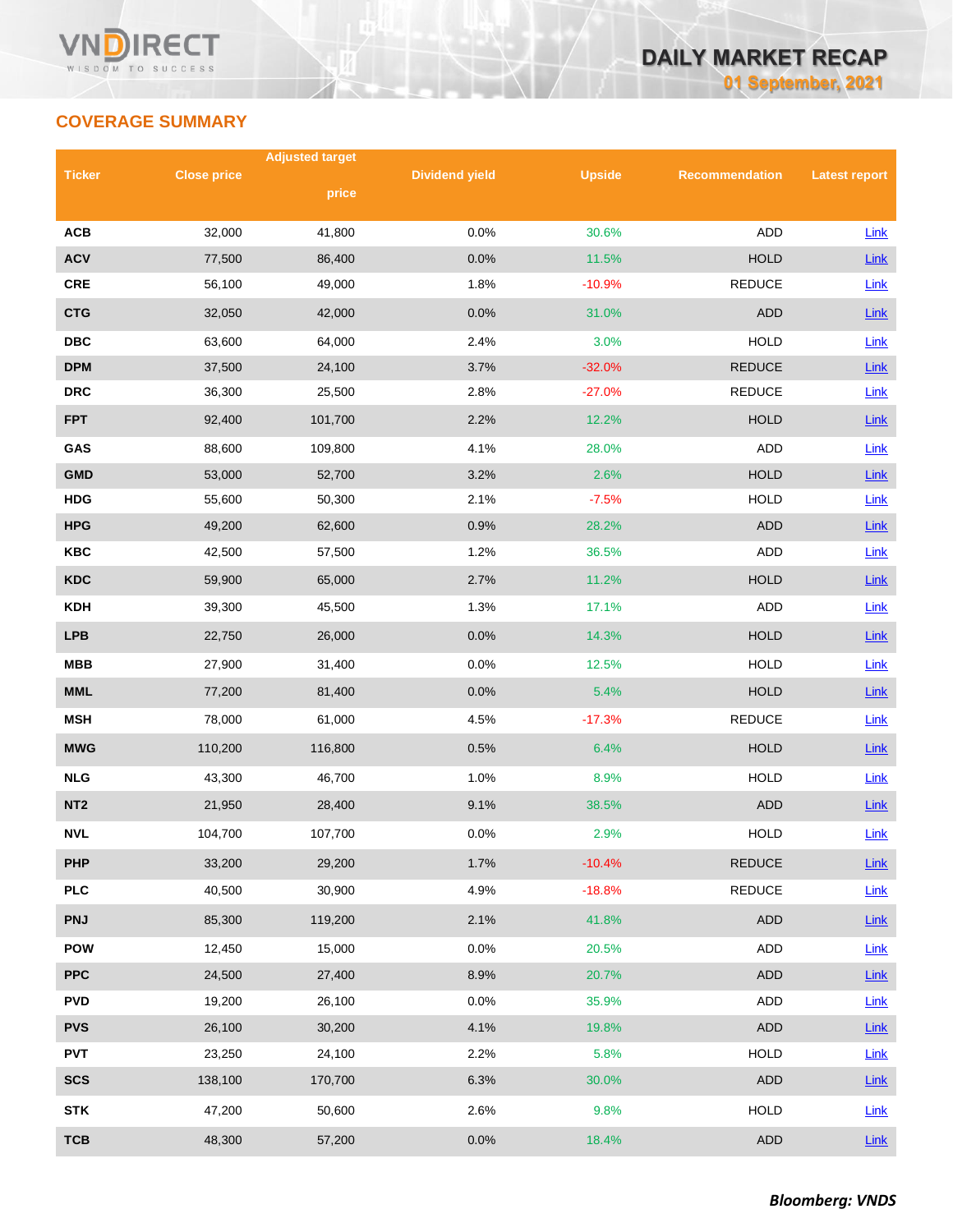

# **DAILY MARKET RECAP**

**01 September, 2021**

|               |                    | <b>Adjusted target</b> |                       |               |                       |                      |
|---------------|--------------------|------------------------|-----------------------|---------------|-----------------------|----------------------|
| <b>Ticker</b> | <b>Close price</b> | price                  | <b>Dividend yield</b> | <b>Upside</b> | <b>Recommendation</b> | <b>Latest report</b> |
| <b>TCM</b>    | 71,000             | N/A                    | 1.4%                  | N/A           | N/A                   | <b>Link</b>          |
| <b>VCB</b>    | 99,400             | 119,500                | 0.8%                  | 21.0%         | <b>ADD</b>            | Link                 |
| <b>VHC</b>    | 50,000             | 50,000                 | 4.1%                  | 4.1%          | <b>HOLD</b>           | Link                 |
| <b>VHM</b>    | 107,000            | 134,300                | 0.0%                  | 25.5%         | <b>ADD</b>            | $Link$               |
| <b>VIB</b>    | 36,050             | 48,100                 | 0.0%                  | 33.4%         | <b>ADD</b>            | Link                 |
| <b>VJC</b>    | 125,500            | 138,900                | 0.0%                  | 10.7%         | <b>HOLD</b>           | Link                 |
| <b>VNM</b>    | 88,100             | 110,000                | 4.3%                  | 29.2%         | ADD                   | <b>Link</b>          |
| <b>VPB</b>    | 61,500             | 75,000                 | 0.0%                  | 22.0%         | <b>ADD</b>            | <b>Link</b>          |
| <b>VRE</b>    | 27,900             | 38,000                 | 5.2%                  | 41.4%         | ADD                   | <b>Link</b>          |
| <b>VTP</b>    | 81,700             | 85,200                 | 1.7%                  | 6.0%          | <b>HOLD</b>           | <b>Link</b>          |
| <b>BCG</b>    | 18,850             | 24,000                 | 4.2%                  | 31.6%         | ADD                   | Link                 |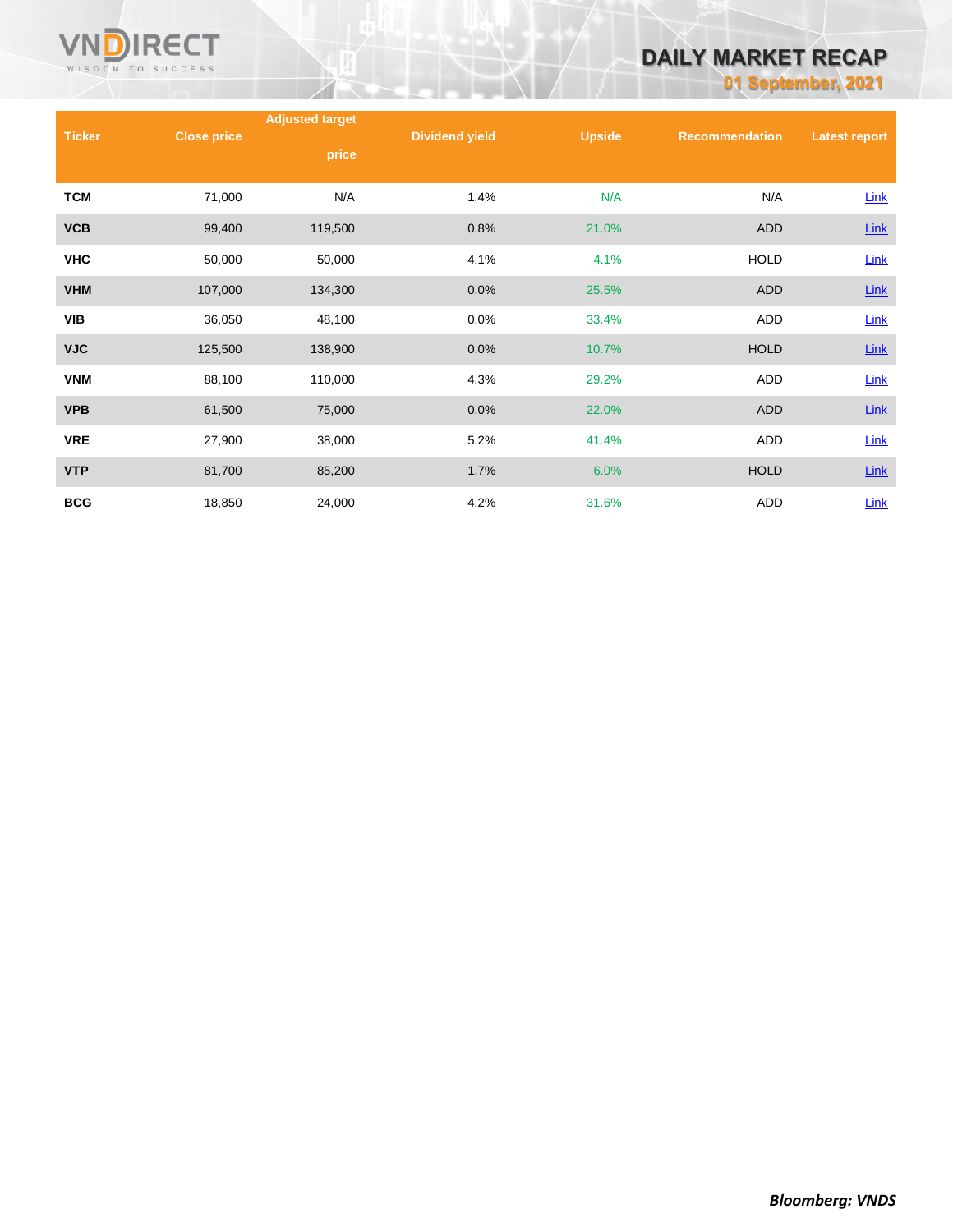## **MARKET MOVEMENTS**

WISDOM TO SUCCESS

**RECT** 

VN

|                    | <b>HOSE</b>  |       |      |         |              |  |  |  |  |
|--------------------|--------------|-------|------|---------|--------------|--|--|--|--|
| <b>Top gainers</b> |              |       |      |         | <b>VND</b>   |  |  |  |  |
| <b>Ticker</b>      | Last         | Cha   | %chg | Vol.    | <b>Index</b> |  |  |  |  |
|                    | <b>Price</b> |       |      |         | impact       |  |  |  |  |
| HAH                | 64,200       | 4,200 | 7.00 | 4.09MLN | 0.056        |  |  |  |  |
| <b>DHA</b>         | 49,000       | 3,200 | 6.99 | 680,700 | 0.013        |  |  |  |  |
| <b>BRC</b>         | 14,550       | 950   | 6.99 | 34,500  | 0.003        |  |  |  |  |
| ADG                | 44,500       | 2,900 | 6.97 | 299,500 | 0.014        |  |  |  |  |
| <b>TGG</b>         | 33,000       | 2,150 | 6.97 | 612,600 | 0.016        |  |  |  |  |

| <b>Top losers</b> |              |          |         |         | <b>VND</b> |
|-------------------|--------------|----------|---------|---------|------------|
| <b>Ticker</b>     | Last         | Chq      | %chq    | Vol.    | Index      |
|                   | <b>Price</b> |          |         |         | impact     |
| <b>PGD</b>        | 30,200       | $-1,650$ | $-6.70$ | 9,700   | $-0.089$   |
| <b>AGM</b>        | 31,900       | $-2,400$ | $-6.50$ | 193,700 | $-0.012$   |
| <b>LEC</b>        | 14,150       | $-1,050$ | $-7.00$ | 11,100  | $-0.007$   |
| <b>TRA</b>        | 95,100       | $-6,000$ | $-7.00$ | 46,100  | $-0.067$   |
| <b>VPS</b>        | 15,850       | $-950$   | $-6.20$ | 36,400  | $-0.006$   |

|               | <b>Top index movers</b> |       |      |          |        |  |  |  |
|---------------|-------------------------|-------|------|----------|--------|--|--|--|
| <b>Ticker</b> | Last                    | Chq   | %chq | Vol.     | Index  |  |  |  |
|               | <b>Price</b>            |       |      |          | impact |  |  |  |
| <b>GVR</b>    | 40,100                  | 1,350 | 3.48 | 8.43MLN  | 1.464  |  |  |  |
| <b>VHM</b>    | 107,000                 | 600   | 0.56 | 21.98MLN | 0.545  |  |  |  |
| <b>VNM</b>    | 88,100                  | 700   | 0.80 | 3.43MLN  | 0.397  |  |  |  |
| <b>PLX</b>    | 50,800                  | 1,100 | 2.21 | 1.32MLN  | 0.386  |  |  |  |
| <b>POW</b>    | 12,450                  | 600   | 5.06 | 29.63MLN | 0.381  |  |  |  |

| <b>VND</b><br><b>Top index laggers</b> |              |          |         |         |              |  |  |
|----------------------------------------|--------------|----------|---------|---------|--------------|--|--|
| <b>Ticker</b>                          | Last         | Chq      | %chq    | Vol.    | <b>Index</b> |  |  |
|                                        | <b>Price</b> |          |         |         | impact       |  |  |
| <b>MSN</b>                             | 133,300      | $-1,700$ | -1.26   | 1.02MLN | $-0.544$     |  |  |
| <b>GAS</b>                             | 88,600       | $-800$   | $-0.89$ | 536,100 | $-0.415$     |  |  |
| <b>PDR</b>                             | 85,700       | $-2,200$ | $-2.50$ | 2.67MLN | $-0.290$     |  |  |
| <b>SAB</b>                             | 148,700      | $-1,300$ | $-0.87$ | 68,500  | $-0.226$     |  |  |
| TCB                                    | 48,300       | $-200$   | $-0.41$ | 8.53MLN | $-0.190$     |  |  |

|               | <b>VND</b><br><b>Top liquidity</b> |        |         |         |              |  |  |  |  |
|---------------|------------------------------------|--------|---------|---------|--------------|--|--|--|--|
| <b>Ticker</b> | Last                               | Chq    | %chq    | Val.    | <b>Index</b> |  |  |  |  |
|               | <b>Price</b>                       |        |         | (VNDbn) | impact       |  |  |  |  |
| <b>VHM</b>    | 107,000                            | 600    | 0.56    | 2,357   | 0.545        |  |  |  |  |
| <b>HPG</b>    | 49,200                             | $-100$ | $-0.20$ | 742     | $-0.121$     |  |  |  |  |
| <b>KBC</b>    | 42,500                             | $-100$ | $-0.23$ | 592     | $-0.013$     |  |  |  |  |
| SSI           | 61,200                             | $-600$ | $-0.97$ | 576     | $-0.107$     |  |  |  |  |
| <b>CTG</b>    | 32,050                             | 250    | 0.79    | 491     | 0.326        |  |  |  |  |

|                    |              | <b>HOSE</b> |         |         |            |             |              | <b>HNX</b> |       |         |              |
|--------------------|--------------|-------------|---------|---------|------------|-------------|--------------|------------|-------|---------|--------------|
| <b>Top gainers</b> |              |             |         |         | <b>VND</b> | Top gainers |              |            |       |         | <b>VND</b>   |
| Ticker             | Last         | Chg         | $%$ chq | Vol.    | Index      | Ticker      | Last         | Chg        | %chq  | Vol.    | <b>Index</b> |
|                    | <b>Price</b> |             |         |         | impact     |             | <b>Price</b> |            |       |         | impact       |
| HAH                | 64,200       | 4,200       | 7.00    | 4.09MLN | 0.056      | <b>CTC</b>  | 5,500        | 500        | 10.00 | 560,737 | 0.005        |
| <b>DHA</b>         | 49,000       | 3,200       | 6.99    | 680,700 | 0.013      | <b>KVC</b>  | 4,400        | 400        | 10.00 | 961,545 | 0.028        |
| <b>BRC</b>         | 14,550       | 950         | 6.99    | 34,500  | 0.003      | <b>MDC</b>  | 11,000       | 1,000      | 10.00 | 92,643  | 0.006        |
| ADG                | 44,500       | 2,900       | 6.97    | 299,500 | 0.014      | <b>PPE</b>  | 14,300       | 1,300      | 10.00 | 2,300   | 0.001        |
| TGG                | 33,000       | 2,150       | 6.97    | 612,600 | 0.016      | TDN         | 12,100       | 1,100      | 10.00 | 607,760 | 0.017        |
|                    |              |             |         |         |            |             |              |            |       |         |              |

| <b>Top losers</b> |              |          |         |         | <b>VND</b>   | <b>Top losers</b> |              |          |          |       | <b>VND</b>   |
|-------------------|--------------|----------|---------|---------|--------------|-------------------|--------------|----------|----------|-------|--------------|
| Ticker            | Last         | Chg      | %chq    | Vol.    | <b>Index</b> | Ticker            | Last         | Chg      | $%$ chg  | Vol.  | <b>Index</b> |
|                   | <b>Price</b> |          |         |         | impact       |                   | <b>Price</b> |          |          |       | impact       |
| PGD               | 30,200       | $-1.650$ | $-6.70$ | 9.700   | $-0.089$     | <b>NTH</b>        | 36,000       | $-4.000$ | $-10.00$ | 1,200 | $-0.036$     |
| AGM               | 31,900       | $-2.400$ | $-6.50$ | 193,700 | $-0.012$     | <b>VHL</b>        | 21,600       | $-2,400$ | $-10.00$ | 109   | $-0.031$     |
| LEC               | 14.150       | $-1.050$ | $-7.00$ | 11.100  | $-0.007$     | <b>BST</b>        | 16.400       | $-1.800$ | $-9.89$  | 700   | $-0.001$     |
| <b>TRA</b>        | 95,100       | $-6,000$ | $-7.00$ | 46,100  | $-0.067$     | VE <sub>4</sub>   | 28,500       | $-3,100$ | $-9.81$  | 241   | $-0.002$     |
| VPS               | 15,850       | $-950$   | $-6.20$ | 36,400  | $-0.006$     | <b>GDW</b>        | 25,800       | $-2,500$ | $-8.83$  | 1,700 | $-0.005$     |

| <b>VND</b><br>Top index movers |              |       |      |          |        | <b>VND</b><br>Top index movers |              |       |      |         |              |  |
|--------------------------------|--------------|-------|------|----------|--------|--------------------------------|--------------|-------|------|---------|--------------|--|
| Ticker                         | Last         | Chg   | %chq | Vol.     | Index  | Ticker                         | Last         | Chg   | %chg | Vol.    | <b>Index</b> |  |
|                                | <b>Price</b> |       |      |          | impact |                                | <b>Price</b> |       |      |         | impact       |  |
| GVR                            | 40.100       | 1.350 | 3.48 | 8.43MLN  | 1.464  | <b>IDC</b>                     | 41.400       | 1.400 | 3.50 | 7.44MLN | 0.504        |  |
| <b>VHM</b>                     | 107,000      | 600   | 0.56 | 21.98MLN | 0.545  | L14                            | 93,000       | 6.000 | 6.90 | 234,302 | 0.169        |  |
| VNM                            | 88,100       | 700   | 0.80 | 3.43MLN  | 0.397  | <b>SHN</b>                     | 16,500       | 800   | 5.10 | 64.499  | 0.140        |  |
| <b>PLX</b>                     | 50,800       | 1,100 | 2.21 | 1.32MLN  | 0.386  | <b>PHP</b>                     | 33,200       | 2,300 | 7.44 | 802.059 | 0.113        |  |
| POW                            | 12,450       | 600   | 5.06 | 29.63MLN | 0.381  | BII                            | 17,100       | 1,500 | 9.62 | 5.29MLN | 0.110        |  |

| <b>VND</b><br><b>Top index laggers</b> |              |          |         |         |          | <b>VND</b><br>Top index laggers |              |          |          |          |              |  |
|----------------------------------------|--------------|----------|---------|---------|----------|---------------------------------|--------------|----------|----------|----------|--------------|--|
| Ticker                                 | Last         | Chg      | %chq    | Vol.    | Index    | Ticker                          | Last         | Chg      | %chg     | Vol.     | <b>Index</b> |  |
|                                        | <b>Price</b> |          |         |         | impact   |                                 | <b>Price</b> |          |          |          | impact       |  |
| MSN                                    | 133.300      | $-1.700$ | $-1.26$ | 1.02MLN | $-0.544$ | <b>SHB</b>                      | 26,900       | $-600$   | $-2.18$  | 25.55MLN | $-1.472$     |  |
| <b>GAS</b>                             | 88,600       | $-800$   | $-0.89$ | 536,100 | $-0.415$ | <b>NVB</b>                      | 28,500       | $-400$   | $-1.38$  | 2.77MLN  | $-0.246$     |  |
| PDR                                    | 85.700       | $-2.200$ | $-2.50$ | 2.67MLN | $-0.290$ | DHT                             | 48.800       | $-2.000$ | $-3.94$  | 48.402   | $-0.038$     |  |
| <b>SAB</b>                             | 148.700      | $-1,300$ | $-0.87$ | 68,500  | $-0.226$ | <b>NTH</b>                      | 36,000       | $-4,000$ | $-10.00$ | 1,200    | $-0.036$     |  |
| TCB                                    | 48,300       | $-200$   | $-0.41$ | 8.53MLN | $-0.190$ | VHL                             | 21,600       | $-2,400$ | $-10.00$ | 109      | $-0.031$     |  |

| <b>Top liquidity</b> |              |        |         |         | <b>VND</b> | <b>Top liquidity</b> |              |        |         |         | <b>VND</b>   |
|----------------------|--------------|--------|---------|---------|------------|----------------------|--------------|--------|---------|---------|--------------|
| Ticker               | Last         | Chg    | $%$ chq | Val.    | Index      | Ticker               | Last         | Chg    | %chg    | Val.    | <b>Index</b> |
|                      | <b>Price</b> |        |         | (VNDbn) | impact     |                      | <b>Price</b> |        |         | (VNDbn) | impact       |
| VHM                  | 107.000      | 600    | 0.56    | 2,357   | 0.545      | <b>SHB</b>           | 26,900       | $-600$ | $-2.18$ | 345     | $-1.472$     |
| <b>HPG</b>           | 49,200       | $-100$ | $-0.20$ | 742     | $-0.121$   | <b>IDC</b>           | 41,400       | 1,400  | 3.50    | 280     | 0.504        |
| KBC                  | 42.500       | $-100$ | $-0.23$ | 592     | $-0.013$   | <b>PVS</b>           | 26.100       | 200    | 0.77    | 233     | 0.072        |
| SSI                  | 61,200       | $-600$ | $-0.97$ | 576     | $-0.107$   | <b>SHS</b>           | 39,400       | 0      | 0.00    | 216     | 0.000        |
| CTG                  | 32,050       | 250    | 0.79    | 491     | 0.326      | THD                  | 217,200      | 200    | 0.09    | 115     | 0.079        |
|                      |              |        |         |         |            |                      |              |        |         |         |              |

*Source: Bloomberg*

*Bloomberg: VNDS*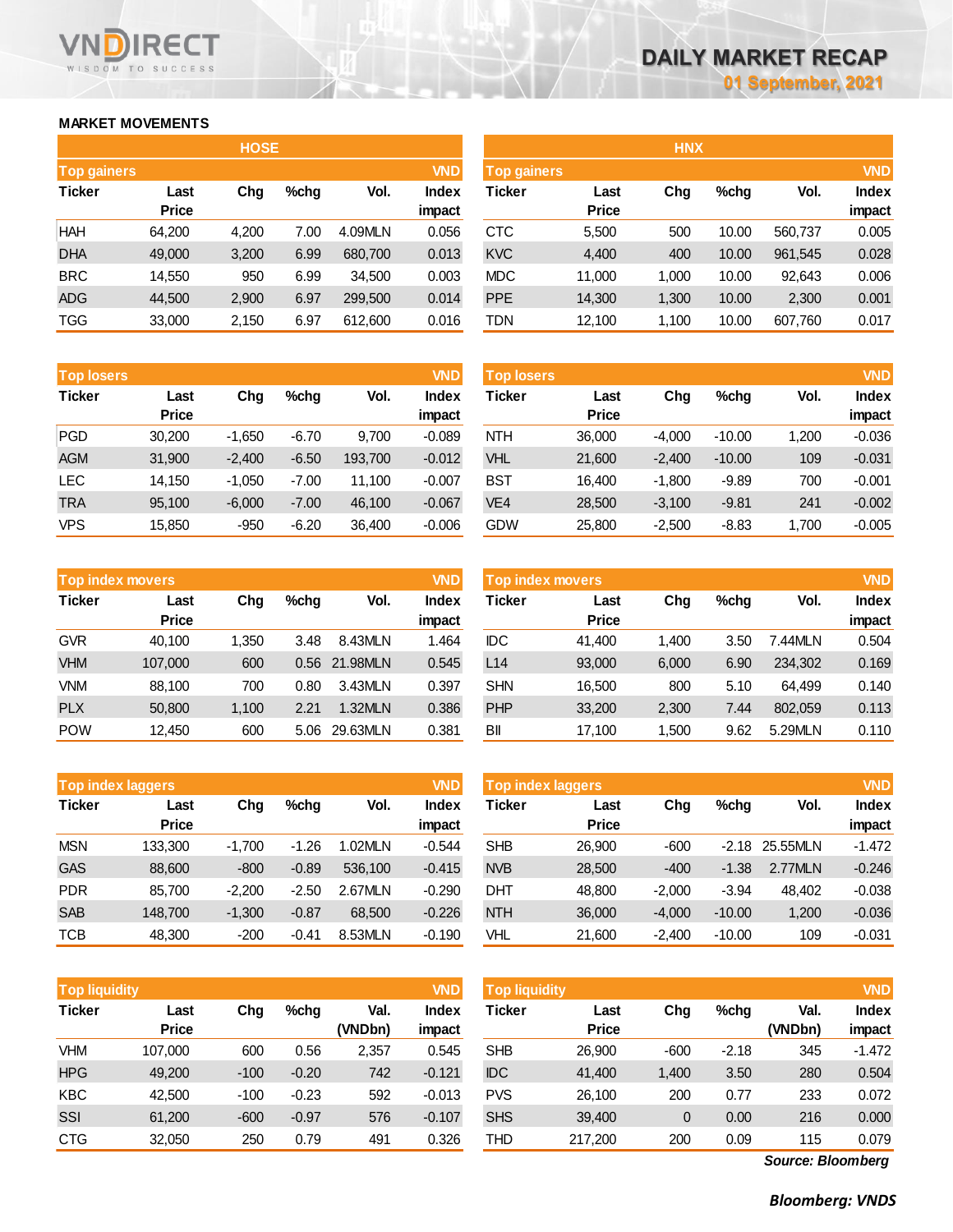





**HOSE HNX** 

| <b>YTD ACCUMULATION</b> |             |            |                       |             |                            |
|-------------------------|-------------|------------|-----------------------|-------------|----------------------------|
| Volume (MIn'shs)        | <b>HOSE</b> | <b>HNX</b> | Value (VND'bn)        | <b>HOSE</b> | <b>HNX</b>                 |
| <b>BUY</b>              | 5,268.8     | 220.9      | <b>BUY</b>            | 248,500.0   | 6,331.3                    |
| % of market             | 4.7%        | 0.9%       | % of market           | 7.7%        | 3.7%                       |
| <b>SELL</b>             | 6.224.0     | 281.2      | <b>SELL</b>           | 285,409.4   | 6,980.8                    |
| % of market             | 5.5%        | 1.1%       | % of market           | 8.8%        | 4.1%                       |
| <b>NET BUY (SELL)</b>   | (955.1)     | (60.3)     | <b>NET BUY (SELL)</b> | (36,909.3)  | (649.4)<br>COURON HOV HAIV |

*Source: HSX, HNX*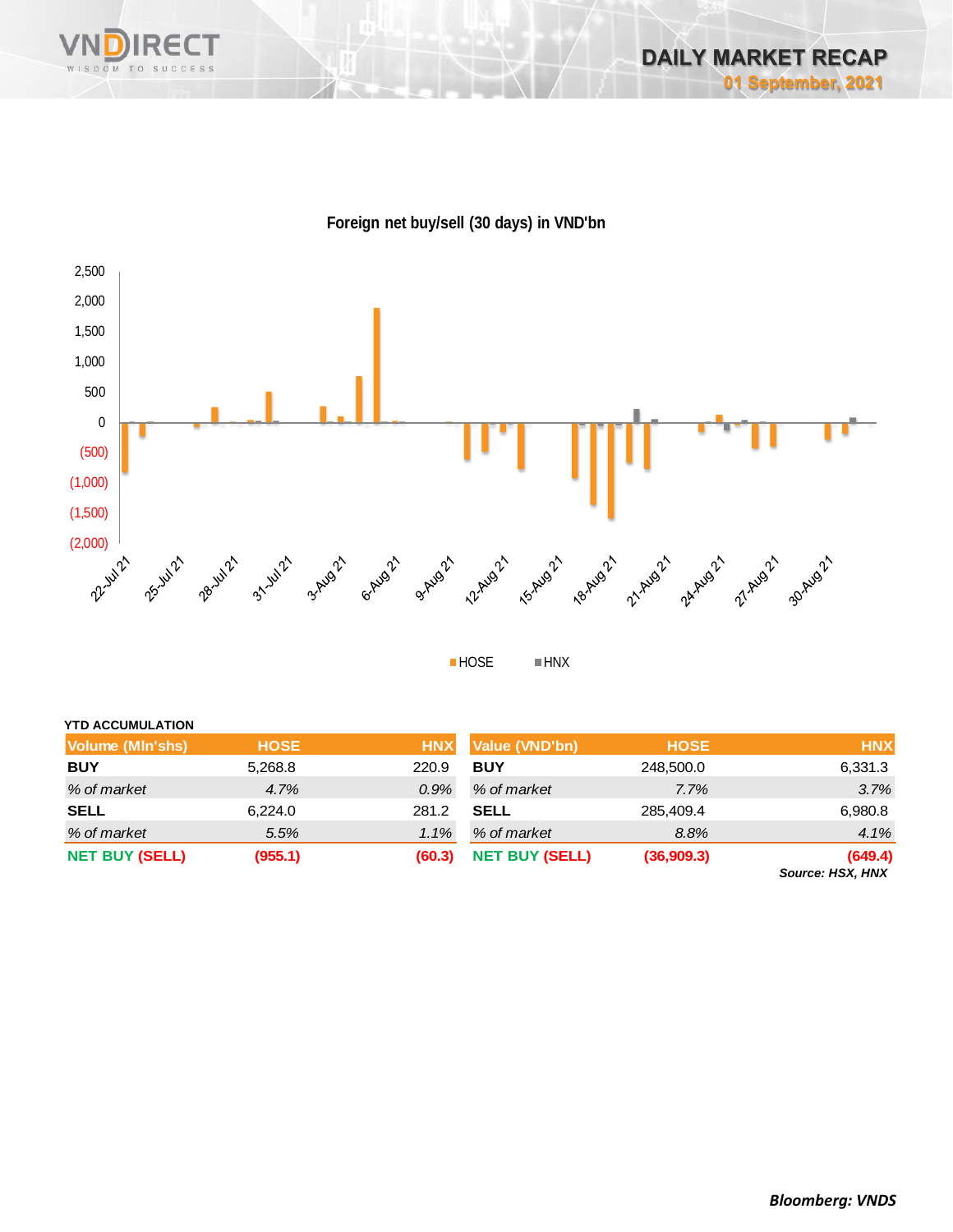### **TOP 60 MARKET CAP STOCKS SNAPSHOT N HOSE**

т

WISDOM TO SUCCESS

| No. Ticker | <b>Price</b>     |         | Price change (%) |                |                |                |       |      | Mkt. Cap Outs. Vol. Float ratio Avail. Fll Ave. daily vol. | P/E                       | P/B          | <b>ROE</b> | <b>ROA</b> |
|------------|------------------|---------|------------------|----------------|----------------|----------------|-------|------|------------------------------------------------------------|---------------------------|--------------|------------|------------|
|            | <b>VND</b>       | 1M      | 3M               | 6M             | <b>US\$mln</b> | <b>Min'shs</b> | %     |      | $%$ (30 days-shs)                                          | $\boldsymbol{\mathsf{x}}$ | $\pmb{\chi}$ | %          | $\%$       |
| 1 VCB VM   | 99,400           | 1.4     | $-4.1$           | 0.2            | 16,191         | 3,709          | 25.2  | 6.5  | 1,455,750                                                  | 18.0                      | 3.5          | 21.1       | 1.6        |
| 2 VHM VM   | 107,000          | $-1.2$  | 2.9              | 3.9            | 15,740         | 3,350          | 18.7  | 26.5 | 9,998,480                                                  | 10.7                      | 3.7          | 40.2       | 15.1       |
| 3 VIC VM   | 94,100           | $-1.2$  | $-11.8$          | $-2.4$         | 15,726         | 3,805          | 24.2  | 35.1 | 2,768,006                                                  | 53.3                      | 3.9          | 7.7        | 1.5        |
| 4 HPG VM   | 49,200           | 4.0     | $-11.4$          | 43.8           | 9,665          | 4,473          | 53.8  | 22.7 | 25,238,830                                                 | 8.8                       | 3.0          | 39.8       | 18.4       |
| 5 VNM VM   | 88,100           | 2.3     | $-2.0$           | $-16.6$        | 8,086          | 2,090          | 34.1  | 45.1 | 3,224,523                                                  | 19.3                      | 5.8          | 30.9       | 20.8       |
| 6 GAS VM   | 88,600           | $-1.1$  | 5.9              | $-3.6$         | 7,447          | 1,914          | 4.2   | 46.5 | 1,003,687                                                  | 21.7                      | 3.6          | 16.2       | 11.1       |
| 7 TCB VM   | 48,300           | $-5.5$  | $-9.0$           | 20.1           | 7,435          | 3,505          | 77.1  | 0.0  | 16,250,320                                                 | 10.5                      | 2.0          | 21.5       | 3.6        |
| 8 GVR VM   | 40,100           | 19.0    | 41.4             | 35.9           | 7,044          | 4,000          | 100.0 | 12.4 | 6,027,190                                                  | 34.0                      | 3.3          | 10.0       | 6.0        |
| 9 MSN VM   | 133,300          | $-0.5$  | 24.6             | 46.0           | 6,911          | 1,181          | 38.6  | 66.8 | 1,440,857                                                  | 74.6                      | 7.4          | 9.4        | 1.9        |
| 10 BID VM  | 39,000           | $-5.1$  | $-18.8$          | $-11.6$        | 6,889          | 4,022          | 19.0  | 13.3 | 2,043,707                                                  | 15.8                      | 1.9          | 12.6       | 0.6        |
| 11 NVL VM  | 104,700          | 0.7     | 4.6              | 78.2           | 6,776          | 1,474          | 30.4  | 29.0 | 2,722,883                                                  | 29.1                      | 4.6          | 16.1       |            |
| 12 CTG VM  | 32,050           | $-6.8$  | $-21.4$          | 8.6            | 6,764          |                | 35.5  | 5.6  | 15,691,450                                                 | 9.4                       | 1.7          | 19.0       | 3.4        |
|            |                  |         |                  |                |                | 4,806          |       |      |                                                            |                           |              |            | 1.2        |
| 13 VPB VM  | 61,500           | 0.8     | $-11.3$          | 50.7           | 6,671          | 2,470          | 70.0  | 0.0  | 9,496,433                                                  | 12.2                      | 2.5          | 23.0       | 2.9        |
| 14 MBB VM  | 27,900           | $-3.5$  | $-1.4$           | 32.9           | 4,630          | 3,778          | 65.8  | 0.8  | 15,893,810                                                 | 10.1                      | 2.0          | 21.5       | 2.2        |
| 15 SAB VM  | 148,700          | $-6.5$  | $-3.4$           | $-20.8$        | 4,188          | 641            | 10.4  | 37.5 | 206,813                                                    | 20.4                      | 4.6          | 24.3       | 17.5       |
| 16 ACB VM  | 32,000           | $-11.5$ | $-5.0$           | 20.3           | 3,797          | 2,702          | 79.9  | 0.0  | 10,655,730                                                 | 8.9                       | 2.1          | 27.2       | 2.2        |
| 17 FPT VM  | 92,400           | $-1.7$  | 6.1              | 36.4           | 3,682          | 907            | 83.6  | 0.0  | 3,491,610                                                  | 21.8                      | 5.0          | 24.1       | 9.2        |
| 18 MWG VM  | 110,200          | 0.7     | 21.1             | 22.6           | 3,450          | 713            | 75.3  | 0.0  | 1,602,390                                                  | 17.1                      | 4.3          | 27.3       | 9.6        |
| 19 VJC VM  | 125,500          | 11.1    | 18.2             | $-7.9$         | 2,985          | 542            | 51.0  | 12.0 | 787,730                                                    | 432.5                     | 4.0          | 1.0        | 0.3        |
| 20 VRE VM  | 27,900           | 0.9     | $-9.1$           | $-18.5$        | 2,784          | 2,272          | 31.2  | 19.3 | 4,573,350                                                  | 23.3                      | 2.1          | 9.3        | 7.1        |
| 21 PLX VM  | 50,800           | $-1.0$  | $-7.1$           | $-13.9$        | 2,775          | 1,244          | N/A   | 2.3  | 1,429,903                                                  | 15.8                      | 2.6          | 17.9       | 6.2        |
| 22 VIB VM  | 36,050           | $-13.3$ | $-29.2$          | 18.9           | 2,459          | 1,553          | 68.1  | 0.0  | 1,523,850                                                  | 9.6                       | 2.7          | 32.1       | 2.5        |
| 23 STB VM  | 27,200           | $-9.0$  | $-16.0$          | 42.4           | 2,252          | 1,885          | 96.6  | 14.0 | 24,438,960                                                 | 14.2                      | 1.6          | 12.0       | 0.7        |
| 24 HDB VM  | 25,650           | $-4.9$  | $-6.5$           | 24.3           | 2,244          | 1,992          | 69.7  | 3.1  | 3,391,303                                                  | 9.7                       | 2.0          | 22.4       | 1.8        |
| 25 BCM VM  | 48,000           | 14.8    | $-8.7$           | $-16.5$        | 2,182          | 1,035          | 100.0 | 47.0 | 99,310                                                     | 21.5                      | 3.2          | 15.4       | 5.0        |
| 26 SSB VM  | 35,900           | $-1.9$  | $-4.2$           | N/A            | 2,117          | 1,342          | 95.4  | 5.0  | 2,210,678                                                  | 21.9                      | 3.2          | 15.8       | 1.2        |
| 27 HVN VM  | 20,950           | $-2.6$  | 3.3              | $-15.6$        | 2,041          | 2,218          | 38.6  | 21.0 | 718,755                                                    | N/A                       | N/A          | $-155.4$   | $-21.4$    |
| 28 BVH VM  | 56,800           | 11.2    | 6.0              | $-8.1$         | 1,852          | 742            | 34.9  | 22.0 | 925,397                                                    | 22.5                      | 2.0          | 9.2        | 1.3        |
| 29 PDR VM  | 85,700           | $-7.4$  | 13.1             | 63.8           | 1,832          | 487            | 37.4  | 45.4 | 3,243,513                                                  | 29.6                      | 7.5          | 29.7       | 8.7        |
| 30 SSI VM  | 61,200           | 12.1    | 40.0             | 74.9           | 1,760          | 655            | 85.8  | 53.0 | 14,573,520                                                 | 21.7                      | 3.5          | 16.5       | 5.1        |
| 31 TPB VM  | 34,200           | $-2.3$  | $-9.5$           | 22.1           | 1,610          | 1,072          | 56.0  | 0.0  | 5,151,894                                                  | 8.1                       | 1.8          | 24.7       | 2.0        |
| 32 MSB VM  | 28,600           | $-3.5$  | 2.1              | 50.9           | 1,476          | 1,175          | 92.5  | 0.0  | 8,356,374                                                  | 8.6                       | 1.6          | 20.7       | 2.1        |
| 33 OCB VM  | 22,600           | $-5.8$  | $-2.6$           | 32.6           | 1,360          | 1,370          | 77.4  | 0.0  | 3,513,273                                                  | N/A                       | 1.6          | N/A        | N/A        |
| 34 EIB VM  | 25,050           | $-5.1$  | $-22.9$          | 35.8           | 1,353          | 1,229          | 94.0  | 0.3  | 500,767                                                    | 28.7                      | 1.8          | 6.4        | 0.7        |
| 35 POW VM  | 12,450           | 16.4    | 2.9              | $-4.6$         | 1,280          | 2,342          | 87.9  | 46.0 | 9,453,147                                                  | 11.5                      | 1.0          | 8.7        | 4.5        |
| 36 LPB VM  | 22,750           | $-10.8$ | $-13.9$          | 62.3           | 1,203          | 1,204          | 84.5  | 1.7  | 9,106,197                                                  | 10.2                      | 1.8          | 18.6       | 1.1        |
| 37 KDH VM  | 39,300           | $-3.4$  | 9.3              | 33.0           | 1,075          | 623            | 84.0  | 18.6 | 4,404,684                                                  | 20.0                      | 2.8          | 15.0       | 8.5        |
| 38 REE VM  | 66,500           | 20.9    | 16.7             | 16.9           | 903            | 309            | 54.9  | 0.0  | 1,039,690                                                  | 11.5                      | 1.7          | 15.8       | 7.2        |
| 39 DGC VM  | 117,200          | 22.7    | 65.1             | 106.7          | 881            | 171            | 61.3  | 41.1 | 1,408,287                                                  | 20.0                      | 4.5          | 24.7       | 18.0       |
| 40 VCI VM  | 60,200           | 20.9    | 55.2             | 118.9          | 880            | 333            | 75.5  | 80.1 | 5,741,804                                                  | 13.7                      | 3.8          | 25.4       | 12.6       |
| 41 KBC VM  | 42,500           | 23.4    | 29.6             | 8.1            | 877            | 470            | 65.4  | 30.4 | 11,587,100                                                 | 23.7                      | 1.9          | 8.5        | 3.7        |
| 42 HSG VM  | 40,050           | 7.4     | 1.3              | 57.3           | 860            | 489            | 68.4  | 38.3 | 11,881,510                                                 | 5.2                       | 2.0          | 47.9       | 18.4       |
| 43 PNJ VM  | 85,300           | $-11.0$ | $-15.1$          | 0.7            | 852            | 227            | 80.9  | 0.0  | 556,497                                                    | 14.7                      | 3.4          | 25.3       | 15.7       |
| 44 GEX VM  | 24,250           | 6.8     | 15.9             | 34.9           | 832            | 781            | 50.6  | 37.4 | 7,910,300                                                  | 12.9                      | 1.5          | 15.0       | 3.0        |
| 45 VCG VM  | 42,900           | $-2.7$  | 0.8              | $-2.8$         | 826            | 439            | 36.6  | 51.8 | 513,937                                                    | 13.8                      | 3.0          | 22.2       | 6.0        |
| 46 HCM VM  |                  | 14.7    | 43.0             |                | 735            | 305            | 39.5  | 0.9  | 6,271,900                                                  |                           |              | 19.4       |            |
| 47 VGC VM  | 54,900<br>36,900 |         | 27.2             | 77.4           | 727            |                |       | 43.9 |                                                            | 18.9                      | 3.5<br>2.6   | 14.4       | 7.9        |
| 48 GMD VM  |                  | 21.2    | 41.3             | $-0.5$<br>54.3 | 701            | 448<br>301     | 10.8  | 8.0  | 1,766,397<br>4,357,207                                     | 17.6                      | 2.6          | 6.7        | 4.8        |
|            | 53,000           | 15.0    |                  |                |                |                | 80.5  |      |                                                            | 39.1                      |              |            | 4.4        |
| 49 DPM VM  | 37,500           | 46.8    | 99.5             | 114.3          | 644            | 391            | 30.7  | 37.7 | 5,924,024                                                  | 12.9                      | 1.7          | 13.6       | 9.6        |
| 50 DIG VM  | 35,650           | 39.3    | 28.3             | 40.1           | 642            | 410            | 53.4  | 47.7 | 12,208,080                                                 | 19.5                      | 3.1          | 16.8       | 7.2        |
| 51 DHG VM  | 110,000          | 17.5    | 15.8             | 9.1            | 632            | 131            | 5.2   | 45.5 | 30,640                                                     | 19.1                      | 4.2          | 22.8       | 17.7       |
| 52 SBT VM  | 22,700           | 22.4    | 15.8             | $-0.9$         | 615            | 617            | 25.3  | 91.3 | 4,459,080                                                  | 21.2                      | 1.8          | 8.5        | 3.5        |
| 53 DCM VM  | 26,000           | 28.7    | 56.2             | 85.7           | 604            | 529            | 24.4  | 46.8 | 6,117,594                                                  | 22.2                      | 2.1          | 9.4        | 8.0        |
| 54 KDC VM  | 59,900           | $-4.0$  | 8.3              | 23.0           | 602            | 229            | 51.2  | 79.4 | 2,167,763                                                  | 26.7                      | 2.3          | 8.7        | 3.9        |
| 55 BHN VM  | 56,000           | 2.8     | $-10.5$          | $-23.9$        | 570            | 232            | 0.9   | 31.6 | 8,903                                                      | 18.3                      | 2.8          | 15.2       | 9.6        |
| 56 NLG VM  | 43,300           | $-0.9$  | 5.7              | 17.3           | 542            | 285            | 53.6  | 5.4  | 3,774,420                                                  | 11.0                      | 1.9          | 17.5       | 6.7        |
| 57 LGC VM  | 60,000           | 5.1     | $-3.1$           | $-25.0$        | 508            | 193            | 0.2   | 4.0  | 267                                                        | 37.7                      | 3.6          | 10.0       | 2.6        |
| 58 DXG VM  | 22,100           | 2.6     | $-20.6$          | $-7.3$         | 503            | 518            | 80.6  | 20.7 | 6,025,524                                                  | 13.9                      | 1.3          | 11.0       | 3.4        |
| 59 HPX VM  | 43,050           | 43.5    | 11.8             | 10.0           | 500            | 264            | 50.0  | 35.2 | 324,890                                                    | 74.9                      | 3.4          | 4.8        | 2.0        |
| 60 APH VM  | 53,000           | 15.8    | $-22.4$          | 3.2            | 454            | 195            | 63.8  | 65.6 | 2,876,330                                                  | 107.1                     | 3.8          | 3.9        | 0.9        |
|            |                  |         |                  |                |                |                |       |      |                                                            | <b>Source: Bloomberg</b>  |              | 1 Sep      |            |